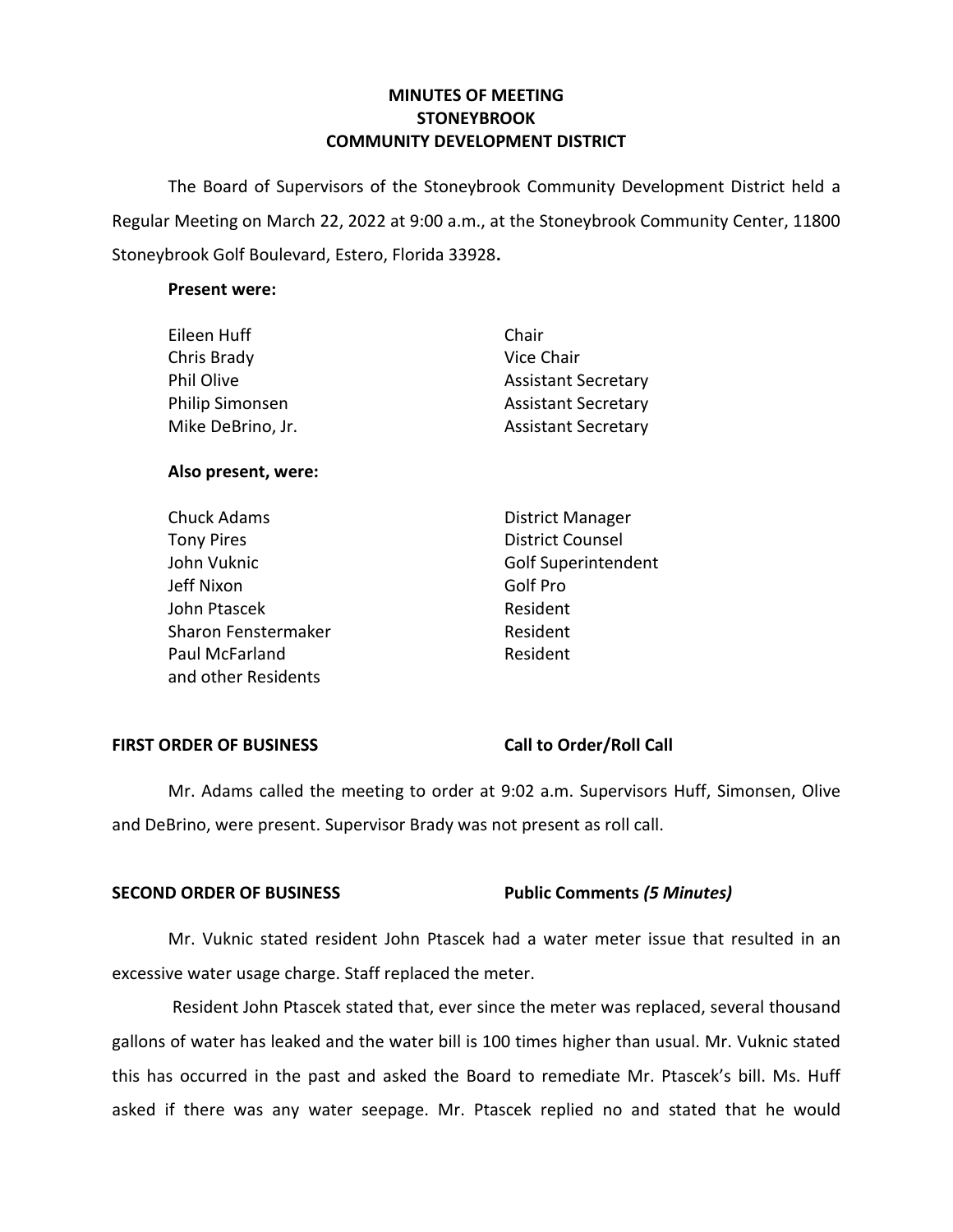appreciate the Board's assistance in this matter. Ms. Huff stated Staff would investigate Mr. Ptascek's prior bills, take an average and adjust the recent bill accordingly.

Pine Crest III resident Sharon Fenstermaker voiced her opinion that there is an ongoing issue with bikes. She distributed an information packet containing background data that she believed the Board needs to approve or deny her proposal to have bike racks installed in the common area behind the dumpsters. If approved, all the bushes must be removed and then three walls would be constructed to store the bicycles. The project would involve demolishing the concrete, which would cause an issue with the irrigation lines and possibly create liability for the CDD if people coming off the walk slip and fall on CDD property. Ms. Huff stated it is highly unlikely that the Board would agree to demolishing common area landscaping and incurring possible liability for future damage. She polled the Board.

### **On MOTION by Mr. Brady and seconded by Mr. DeBrino, with all in favor, the request to install bike racks on CDD property, was not approved.**

Resident George Pappas presented photographs and stated he was having major issues with tree roots behind his home and are encroaching into his pool structure, which is 15' to 20' from the water main. The roots are like stalks and difficult to maintain. Mr. Vuknic stated that he visited the property and noted that the home is in an odd spot on the lake, with a minimal amount of distance between the edge of the lake and the back of the home and there is nothing but cypress roots in that small distance. He recommended removing the tree roots, which would not harm the lake, and noted that, as long as the CDD maintains the 50 to 60 tree count on the lake, it will not affect the tree requirement. Mr. Adams stated the knees could be removed as long as it does not kill the trees and the property owner could go through the permitting process with the Village of Estero to have the trees removed; however, it was doubtful that a permit would be issued.

Discussion ensued regarding tree stumps, the pool structure, ditch digging machine that cuts tree roots and a cloth saturated with a chemical to deter regrowth of the roots for five to ten years. Ms. Huff stated the property owner can petition the Village of Estero to remove the trees.

A Stratham Loop resident presented photographs, voiced their opinion that the trees on the 18 Tee Box are unsightly, block the air, obstruct the sun, fall on his property and need to be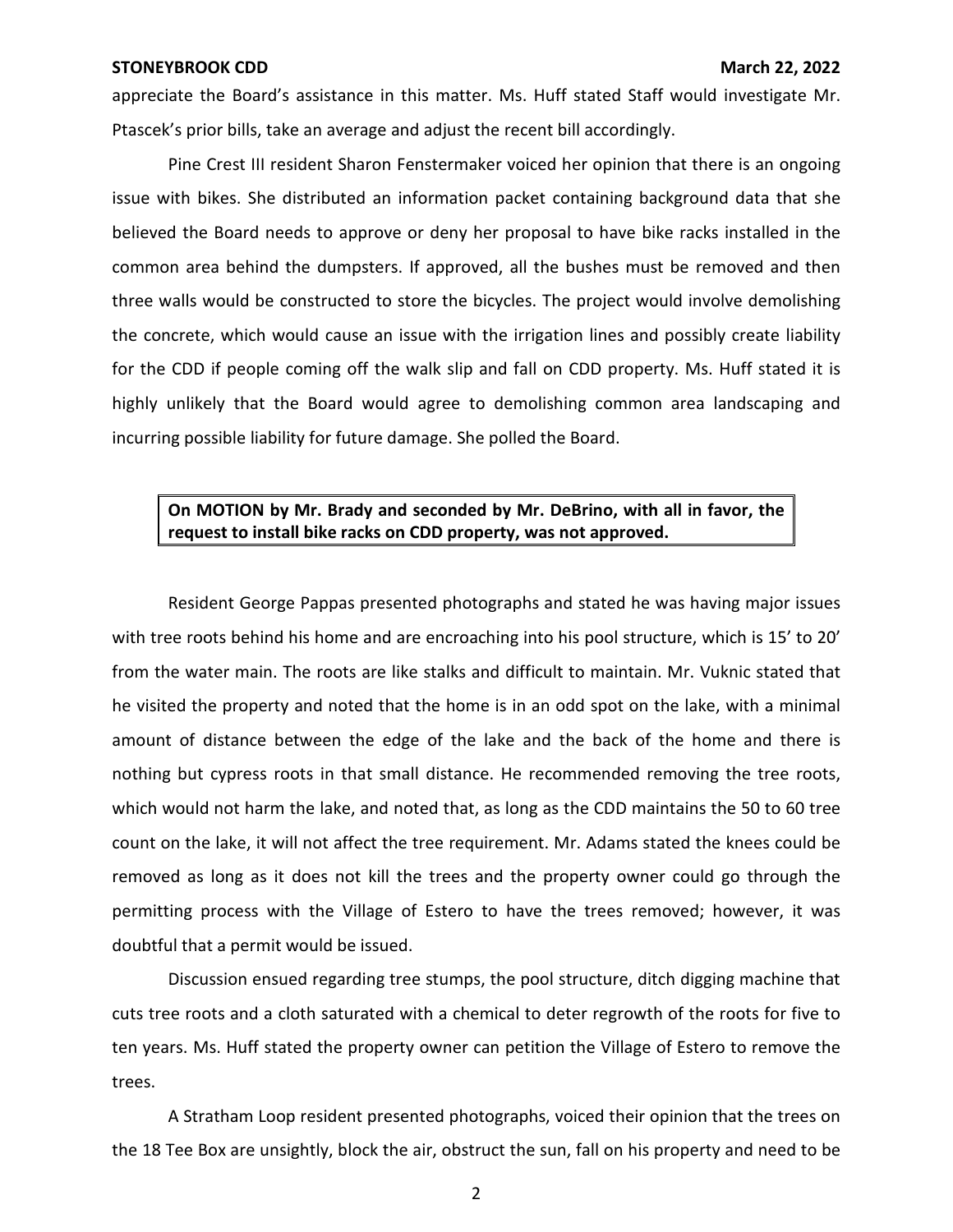pruned. Ms. Huff asked if the trees are self-trimming, Mr. Vuknic stated they are technically self-trimming. Staff has trimmed some of the trees because there was availability at the time; however, as the busy season arrived, the trees would be trimmed by the professional tree trimmers. Mr. Vuknic and Ms. Huff stated trimming would occur in May.

### **THIRD ORDER OF BUSINESS Golf Course Staff Reports**

### **A. Golf Superintendent**

### • **Status of Proposals to Replace Putting Green to Spec**

Referencing a handout, Mr. Vuknic presented a \$140,250 quote from Clarke Construction Group Inc., for installation of a putting green. The land bridge is a separate item, totaling \$4,225, and the anticipated cost related to emptying a hole near the approach area and filling it to ensure the proper construction of the new green is \$5,000 to \$7,000.

Discussion ensued regarding the scope of work, project timing and costs, remediating the current putting green instead of the proposed renovation, drainage issues, funding the work, May golf revenues and other bids. Ms. Huff stated the CDD is in sufficient financial shape to proceed with the project and voiced her opinion that a new putting green would benefit the pro course and should not be deferred. Mr. Vuknic was asked to obtain one or two additional bids and report his findings.

# • **Continued Discussion: Use of Astro-Turf for Mats and Brick Pavers for Use as Warmups**

Mr. Vuknic reported the following:

➢ Pump house maintenance is scheduled for the week of September 12, 2022 and is expected to take one week. Irrigation would be impacted and residents would be alerted via eblast and newsletter.

 $\triangleright$  The truck would be delivered next week.

 $\triangleright$  Minor vandalism occurred on Holes #14, #3 and #4.

 $\triangleright$  The golf course would be closed on April 5<sup>th</sup> for a pre-emergent application.

 $\triangleright$  Monday closures commence on May 2<sup>nd</sup> through the end of September, except for Memorial Day,  $4<sup>th</sup>$  of July and Labor Day. Ms. Huff would include the closure dates in the newsletter.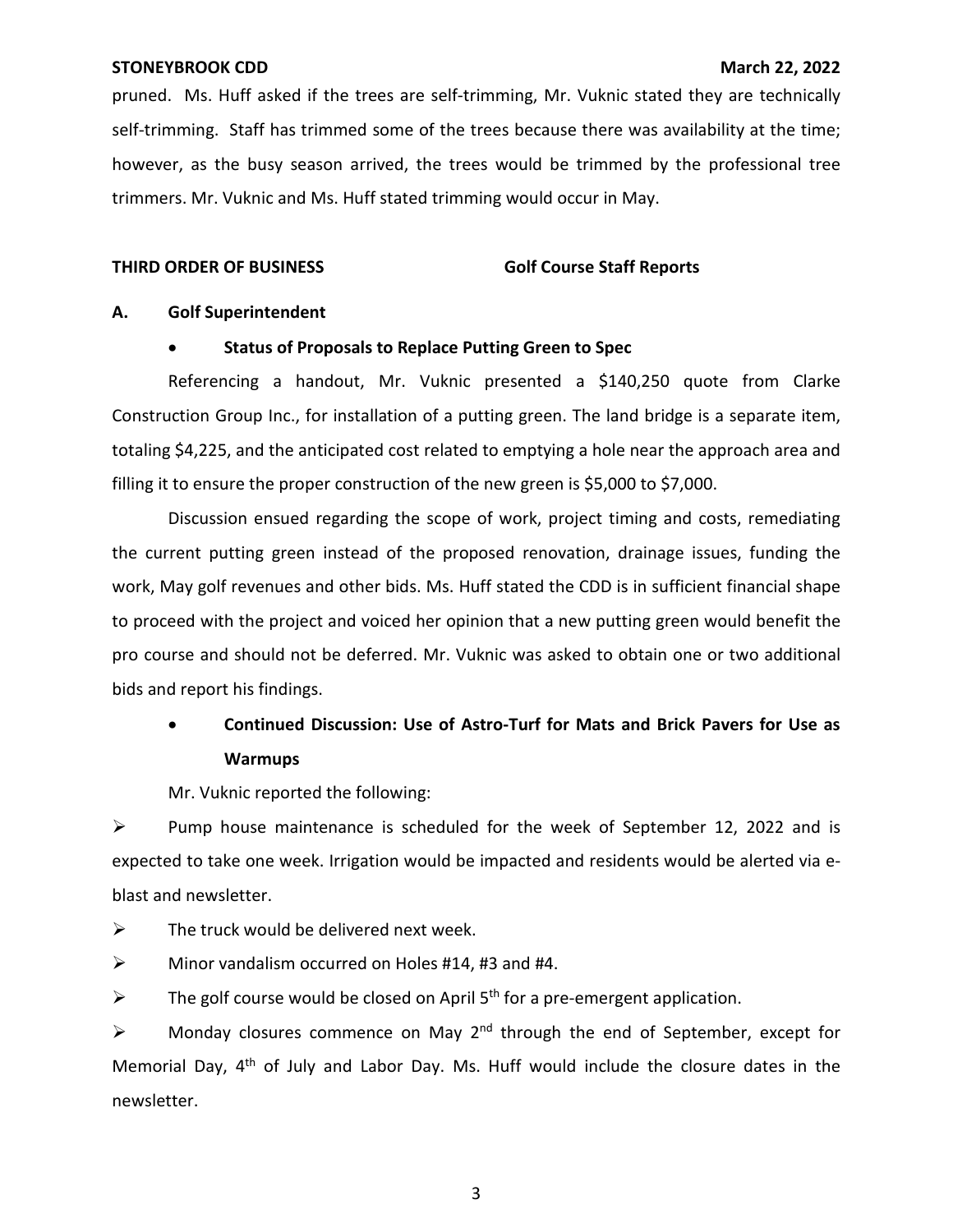$\triangleright$  Some flower beds were damaged by motorists. Mr. Vuknic would research installing new flower beds before May.

➢ Staffing: An Assistant Mechanic in the Golf Course Department is needed and an Irrigation Tech in the common grounds is needed.

 $\triangleright$  Mr. Vuknic researched using Astroturf for mats and brick pavers for warmups and stated that it is doable but players did not seem to like the idea. Photographs would be presented at the next meeting.

Mr. Nixon was directed to ask the Men's and Women's League players if they would rather hit off Astroturf or sand.

### **B. Golf Pro**

Mr. Nixon reported the following:

➢ In March, the golf course is averaging \$19,000 per day, which is \$15,000 to \$17,000 over the budgeted revenues, equating to about \$300,000 thus far this year.

 $\triangleright$  In March, Sunday golf has declined slightly.

Asked about the shortage of range golf balls, Mr. Nixon stated an order was placed and the machine is in the construction process and would be shipped once ready.

 $\triangleright$  A shed must be purchased at an anticipated cost of \$3,000. Permitting requirements would be researched.

 $\triangleright$  A quote for fountain installation would be obtained.

 $\triangleright$  An Alzheimer's event is scheduled for April 23<sup>rd</sup>.

➢ The golf course is fully staffed and everyone is looking forward to a successful summer.

### **FOURTH ORDER OF BUSINESS Update: Community Landscape Committee**

Ms. Huff stated that, at the next meeting, Mr. Brian McFall, of Juniper, would give a presentation about the plans for the community and she would convene a meeting with the Landscape Committee and Mr. McFall before his presentation to the Board.

## **FIFTH ORDER OF BUSINESS Update: Potential Purchase of TAQ Building**

 • **Consideration of Certain Financing Documents** *(to be provided under separate cover)*  Mr. Pires provided the following update: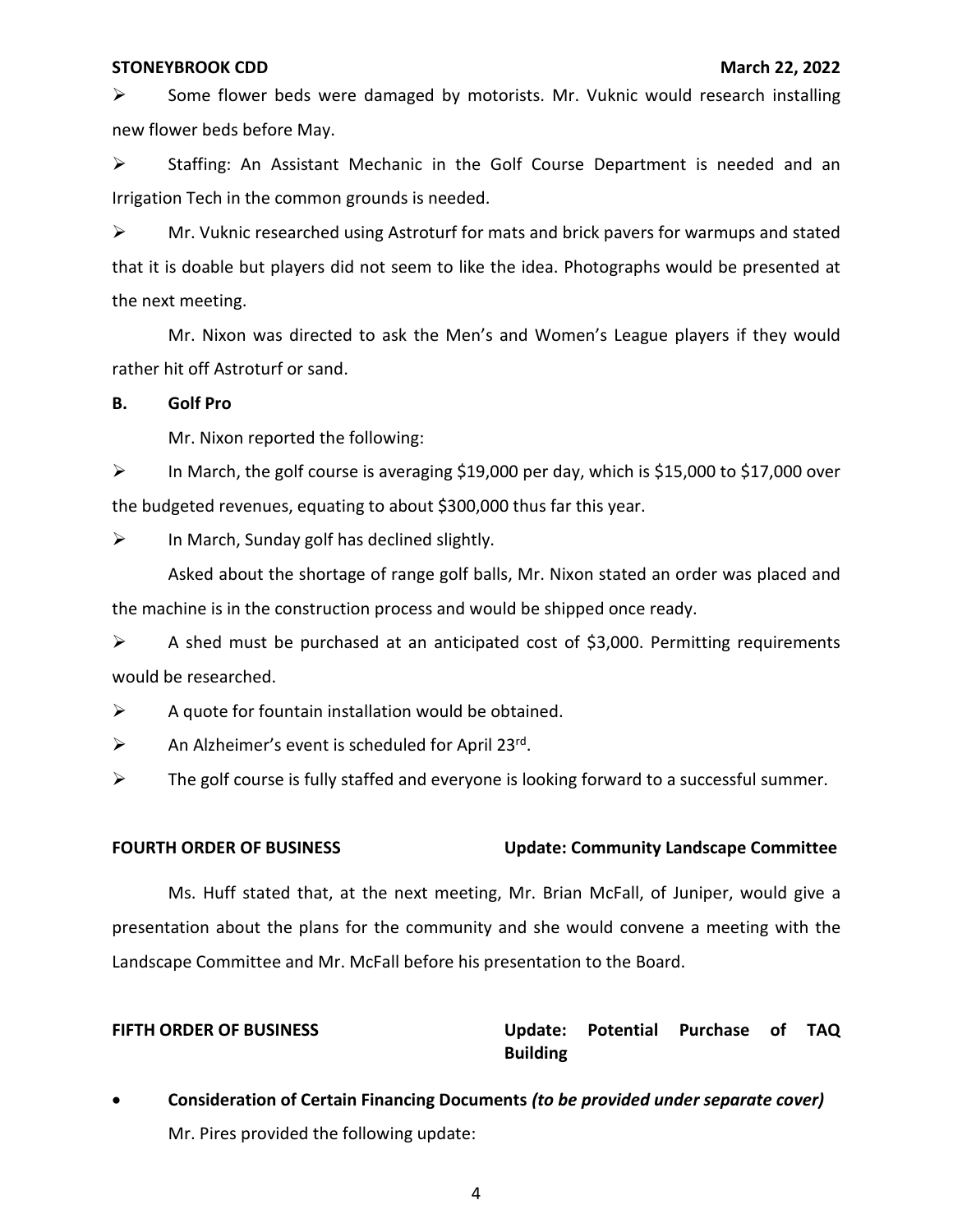$\triangleright$  March 1, 2022: Staff provided the objections to the title work.

➢ March 15, 2022: Staff provided various objections to the survey.

 $\triangleright$  The seller had a specified time within which to respond and, on March 17, 2022, the seller's attorney responded and provided a cure notice response to the various objections.

 $\triangleright$  The CDD has the ability to wait 30 days to respond to the notice.

 $\triangleright$  The seller elected not to cure a few significant items associated to the various objections, related to two primary areas; specifically, the deficiencies involving a Clubhouse tract and the legal description.

 $\triangleright$  Staff discussed the deficiencies with Mr. Stephen Falk, Attorney for the Association, who would resolve the issues.

 $\triangleright$  Various parcels were deeded to the CDD and there were lot splits under Lee County in 2003, 2006 and 2007. Lee County had an administrative lot split approval process where lots could be conveyed and not have to be re-platted through the County Commission.

 $\triangleright$  Mr. Pires prepared an application for a zoning verification letter to the Village of Estero and would file it after the meeting.

➢ Mr. Pires arranged a conference call with Ms. Mary Gibbs and Mr. Jim Hart, from the Village of Estero, and Ms. Huff to discuss the potential purchase of the TAQ building.

 $\triangleright$  If the CDD closes on the property, it would own the entire Clubhouse tract.

 $\triangleright$  Past conveyance records would be difficult to obtain from Lee County.

➢ The Development Order (DO) has a schedule setback table; Staff will need verification that the setbacks have been settled.

➢ The seller stated that they are not going to address any land use, lot split, zoning or setback issues.

➢ Mr. Pires presented a Property Condition Assessment Report.

Ms. Huff doubted that the CDD would encounter any problems, as Ms. Gibbs seemed happy that the CDD would soon own the facility.

Mr. Adams reported the following regarding the financing:

 $\triangleright$  Staff conferred with the Bond Financing Team about issuing a bond anticipation note.

 $\triangleright$  From a timing perspective, ten to 14 additional days would be needed.

 $\triangleright$  TAQ was amenable to the bond timing and a three-month extension, which would save the CDD \$150,000.

 $\triangleright$  The seller's attorney would like a positive response to the survey objection notice.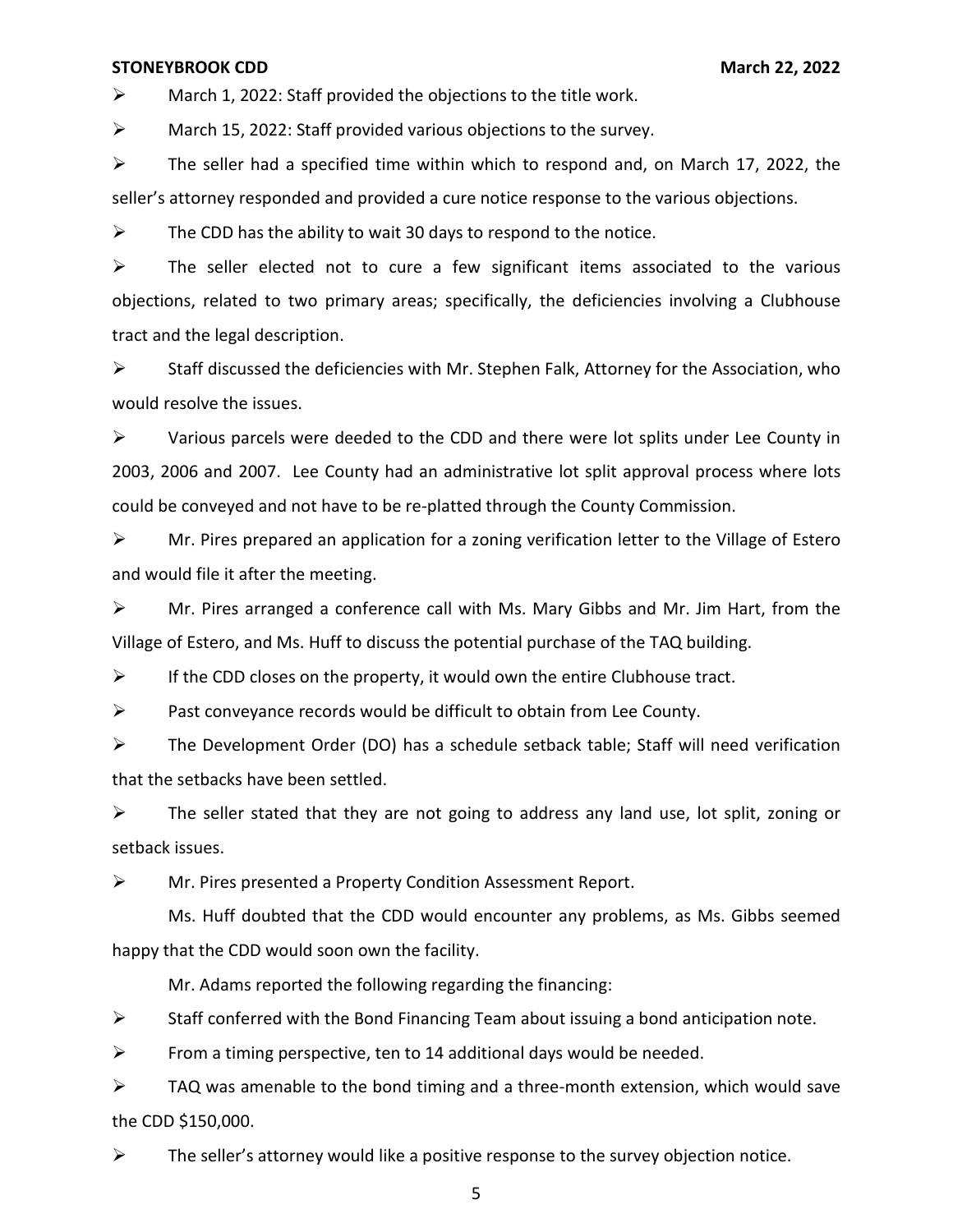$\triangleright$  Staff would like to set a closing date of July 29, 2022.

 $\triangleright$  The Board must take certain actions today to commence the bond financing process.

Mr. Adams, Mr. Pires and Ms. Huff responded to questions regarding the proposed dollar amount of the bonds, the dollar amount of the TAQ building, financing terms, the appraisal, trade secret information, an assessment increase, the Duffy's lease, the Pro Shop, landscaping, road work and the buffer along Weymouth.

Mr. Pires recommended a motion to continue the meeting, as he would not yet recommend proceeding due to the zoning matters and the setbacks. Discussion ensued regarding the deed restrictions, setbacks, zoning verification, records from Lee County, the validation process and the delegation resolution.

Ms. Huff asked if there would be any damage if the purchase is called off. Mr. Pires stated an argument could be made that the lot is an illegal lot, the Village could deny permitting and the facility would need to be brought into compliance. Asked when a decision must be made, beyond today, Mr. Adams stated a decision can be made at the continued meeting. Mr. Pires would attempt Ms. Gibbs with the Lee County zoning records in time for the continued meeting.

## **SIXTH ORDER OF BUSINESS Consideration of Bids for Outsourcing Common Area Landscape Maintenance**

Mr. Adams reported the following:

➢ Per the Board's request, Staff publicized a bid request for landscape maintenance services.

 $\triangleright$  Four contractors showed interest, three of which attended the mandatory pre-bid meeting. LandCare and GulfScapes submitted bids.

Mr. Adams reviewed the Bid Analysis and compared LandCare, GulfScapes and the current, in-house landscaping costs. He explained that the Board can choose to award the bid, go back out to bid or continue with in-house operations, as that is the most affordable option.

Discussion ensued regarding the bid results, going back out to bid, the economy and the future landscaping goals. The consensus was to stay with the in-house operations until the future landscape plans are more well-defined and then go out to bid again.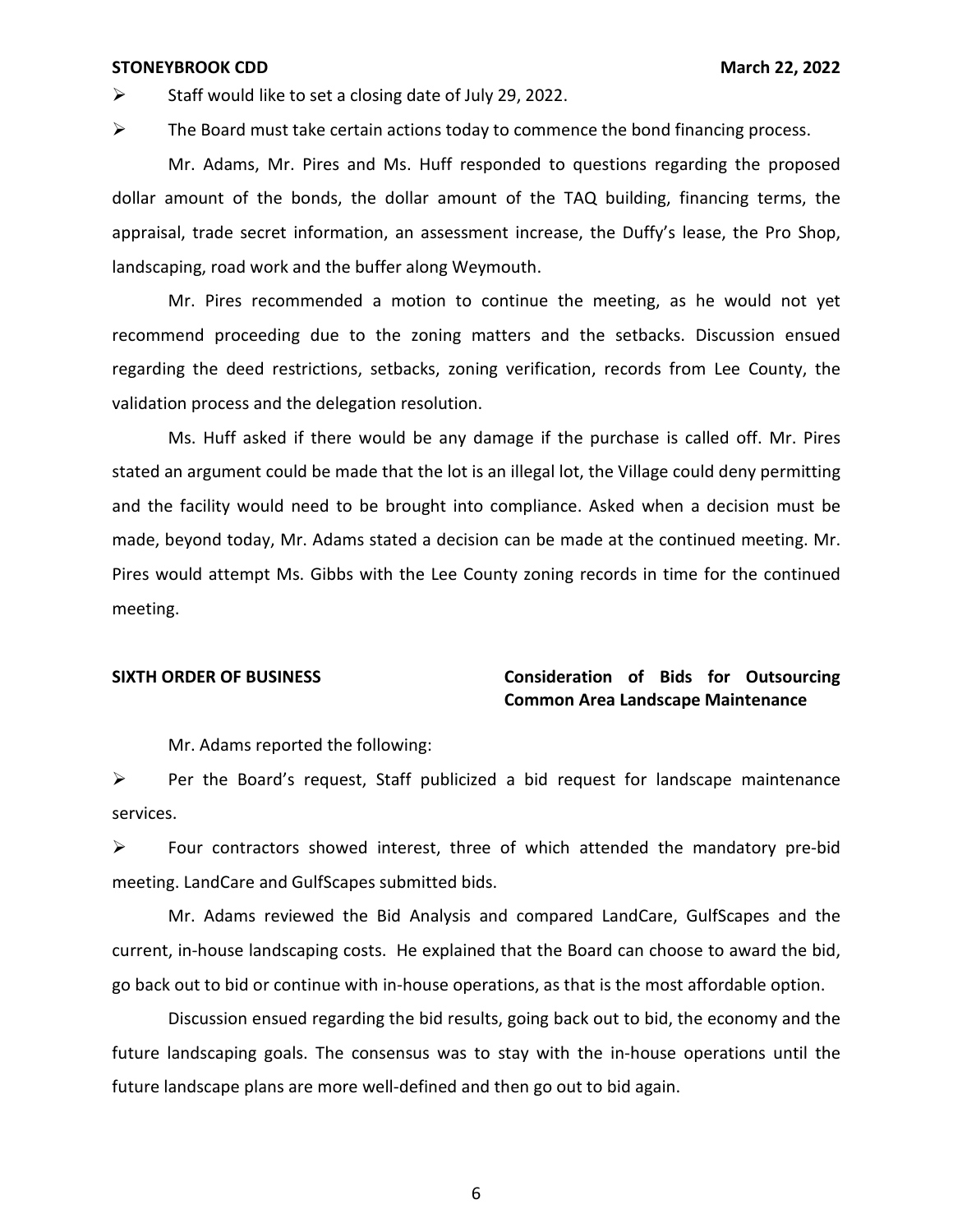**On MOTION by Ms. Huff and seconded by Mr. Olive, with all in favor, continuing with the current in-house landscape maintenance program, was approved.** 

**SEVENTH ORDER OF BUSINESS Discussion/Consideration: Documents Related to SFWMD Submittal for Corkscrew Pines Drainage Infrastructure** 

- **A. Village of Estero Building and Permitting Services Affidavit of Authorization**
- **B. Quattrone & Associates, Inc., Letter of Authorization**
- **C. SFWMD Signature Pages**
- **D. Master Drainage Plans**

Referencing an email, Mr. Adams stated the Village of Estero asked the CDD to consent to its plans to discharge runoff into the preserve. The District Engineer reviewed the request and felt that it is standard in nature and suggested that the CDD require the owner to provide hyper carbon traps in the inlets in the parking lot of the gas station and request that they be replaced annually or at the manufacturer's recommendation.

The Board and Staff discussed whether the CDD could withhold consent, zoning resolutions, land use, the South Florida Water Management District (SFWMD), the original permit, the gas station and assessment collections to operate the stormwater management system. Ms. Huff asked if the Board can require notification when the filters are changed. Mr. Adams replied affirmatively. Mr. Pires stated that, as the operating/permitting entity, the CDD might have the ability to disallow discharges into its systems. He suggested tabling this item so that he can research the permit and provide an update at the continued meeting.

**On MOTION by Ms. Huff and seconded by Mr. Brady, with all in favor, tabling consideration of the Corkscrew Pines Drainage Infrastructure request to the continued meeting, was approved.** 

### **EIGHTH ORDER OF BUSINESS**

**Discussion: Lake Bank Erosion – Lake #75** 

Mr. Adams reported the following:

 $\triangleright$  Mr. Burford inspected a specific location and advised that the last time Lake #75 was examined was in 2010. At that time, the CDD had 14 areas that exceeded the SFWMD drop-off criteria of 9" and 39 other areas that needed future repairs.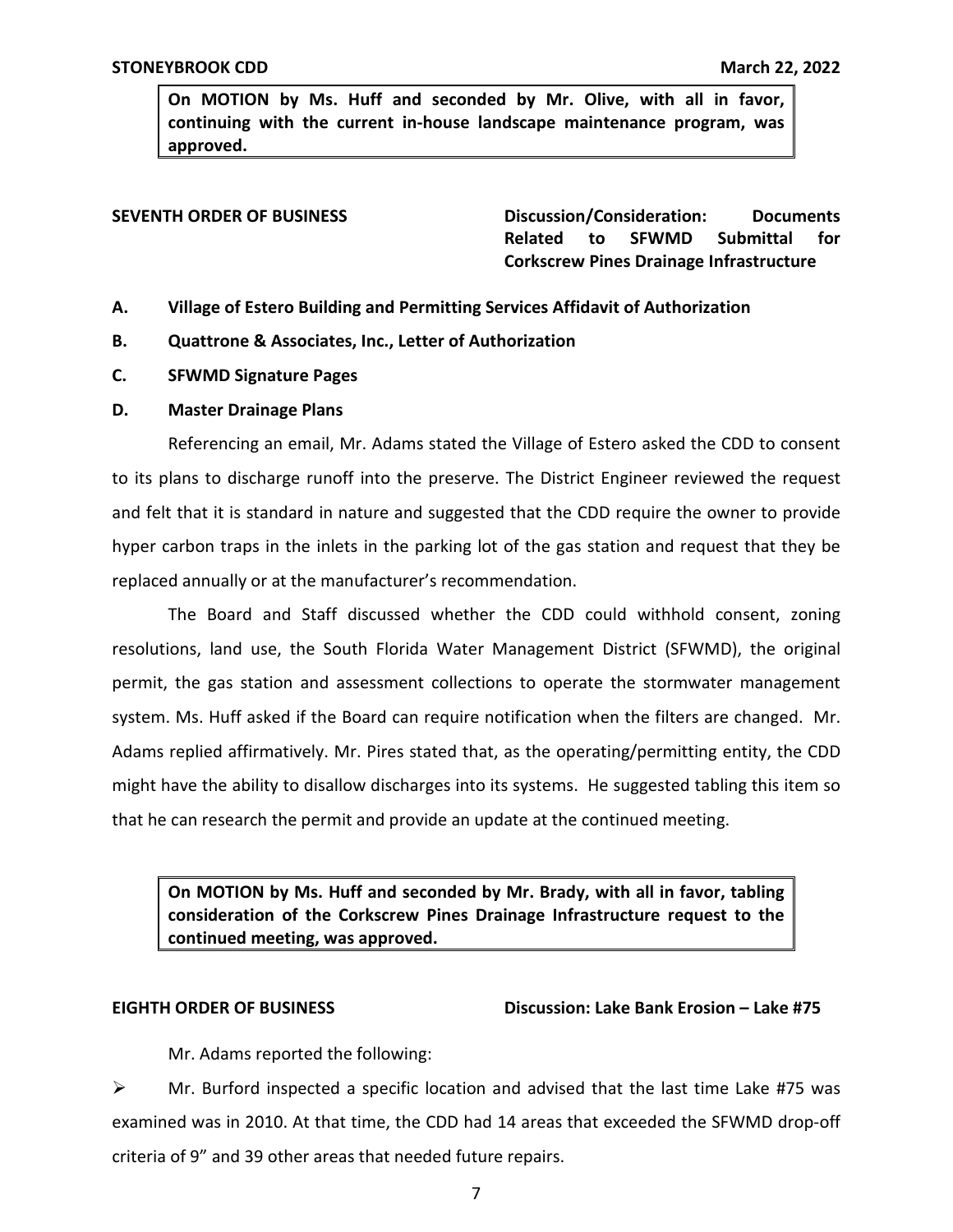$\triangleright$  The cause of the erosion at 21532 Windham appears to be wave action and concentrated runoff.

 $\triangleright$  Examining the entire lake bank and formulating a repair plan and a magnitude of costs was recommended.

Per Ms. Huff, Mr. Adams would engage a contractor to inspect the lake and provide an estimate.

## **NINTH ORDER OF BUSINESS** Update: Afternoon Officer Patrols at  **Entrances and Exits for Traffic Control**

Ms. Huff provided the following update:

 $\triangleright$  Local law enforcement was asked to extend the timing on the traffic lights.

 $\triangleright$  There is no way to control motorists from entering the community to look around.

 $\triangleright$  Other than extending the length of the traffic light, nothing else can be done to alleviate the traffic issues in Stoneybrook.

**TENTH ORDER OF BUSINESS Acceptance of Unaudited Financial Statements as of February 28, 2022.** 

Ms. Huff presented the Unaudited Financial Statements as of February 28, 2022.

 **On MOTION by Mr. Simonsen and seconded by Mr. Brady, with all in favor, the Unaudited Financial Statements as of February 28, 2022, were accepted.** 

ELEVENTH ORDER OF BUSINESS Approval of February 22, 2022 Regular **Meeting Minutes** 

Ms. Huff presented the February 22, 2022 Regular Meeting Minutes. The following changes were made:

Lines 96 and 129: Change "Vuknic" to "Nixon"

Line 125: Insert "McFall" after "Brian"

 **On MOTION by Mr. Brady and seconded by Mr. Simonsen, with all in favor, the February 22, 2022 Regular Meeting Minutes, as amended, were approved.**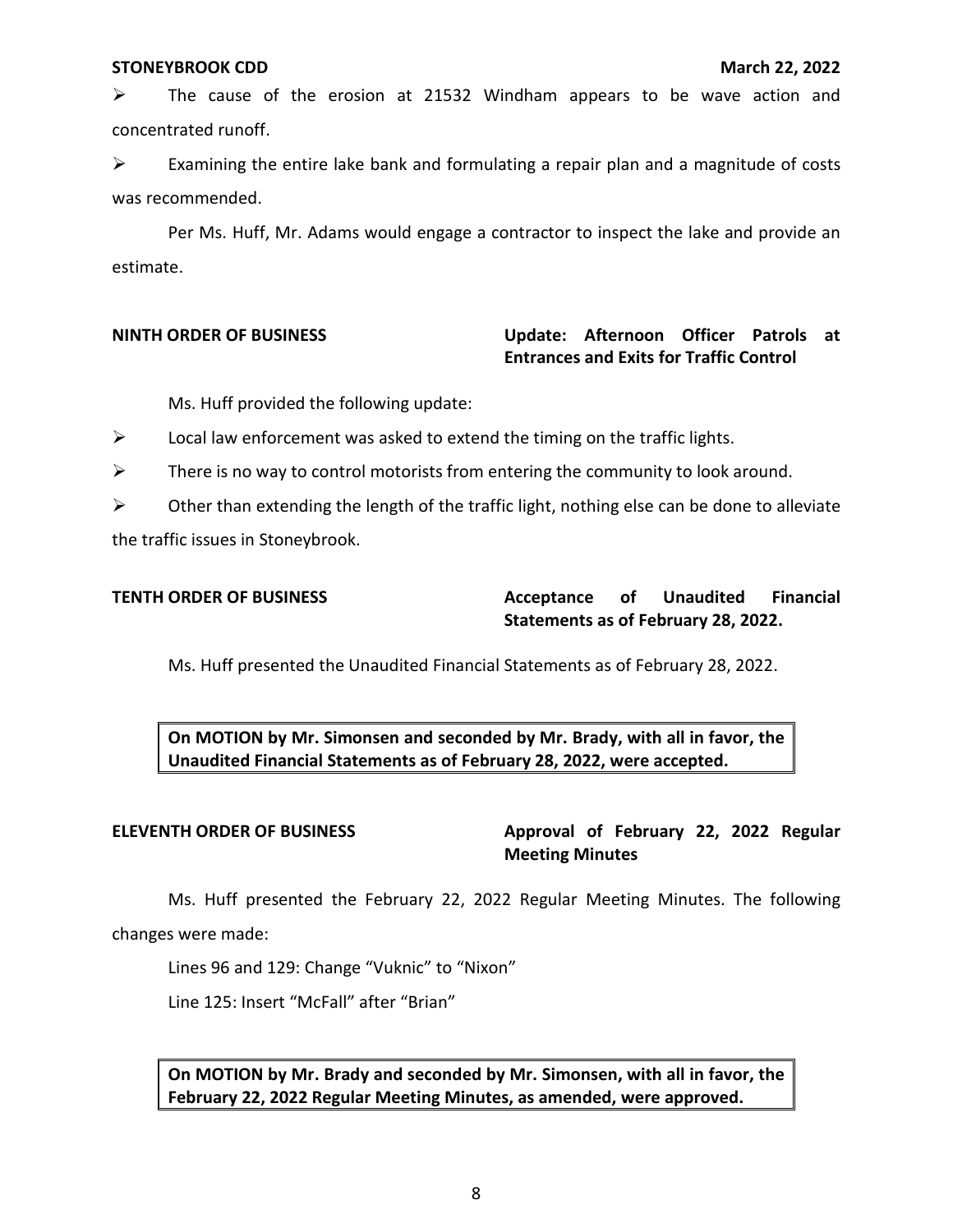### **TWELFTH ORDER OF BUSINESS Staff Reports**

## **A. District Counsel:** *Tony Pires, Esquire*

## • **Status of Village of Estero Sidewalk Easement Requisition**

Mr. Pires stated that the Village would like a sidewalk easement from the CDD and a similar easement from the Duffy's tract and to make any changes made to that proposed easement to make it comparable to the one that is on CDD property. Due to a discrepancy in the sidewalk size, the Village made a new sketch and survey to replace the original easement. The Village is awaiting completion of the TAQ building transaction to obtain the easement.

## **B. District Engineer:** *Johnson Engineering, Inc.*

There was no report.

## **C. District Manager:** *Wrathell, Hunt and Associates, LLC*

- **I. Irrigation Reports** 
	- **a. High Irrigation Users**
	- **b. Irrigation Disconnect**

These items were included for informational purposes.

## **II. NEXT MEETING DATE: April 26, 2022 at 9:00 A.M.**

## o **QUORUM CHECK**

The next meeting will be held on April 26, 2022.

## **THIRTEENTH ORDER OF BUSINESS Supervisors' Requests**

In response to Mr. Simonsen question regarding tree pruning, Mr. Vuknic stated some of the trees could be trimmed but not all of them. Ms. Huff stated the tree trimmers would be on site in May to trim the trees. Discussion ensued regarding the height of the trees, tree trimming process, why property owners should not trim the trees and tree removal.

## FOURTEENTH ORDER OF BUSINESS Adjournment

 **On MOTION by Ms. Huff and seconded by Mr. DeBrino, with all in favor, the meeting recessed and was continued to March 31, 2022 at 1:00 p.m.**